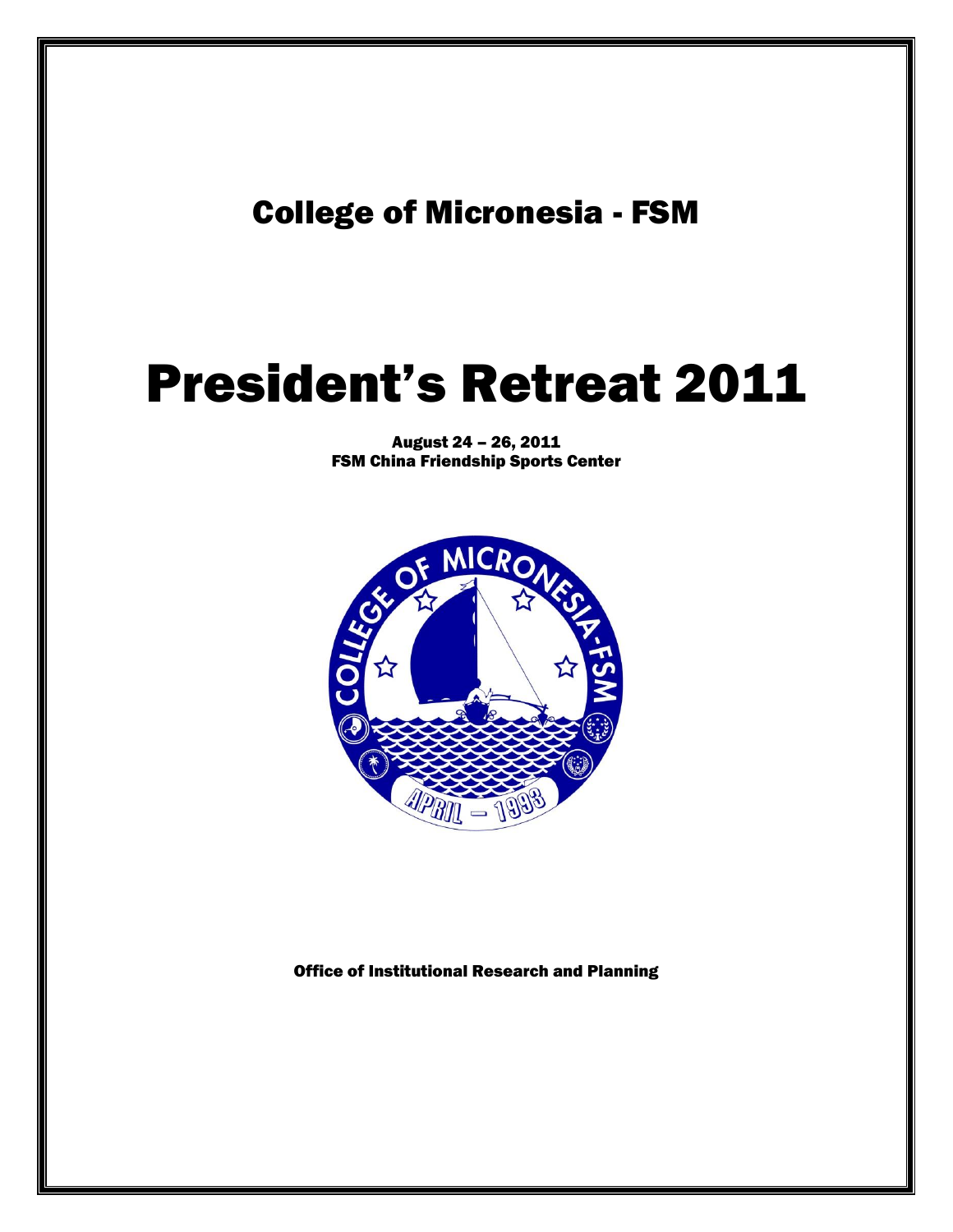### **Board of Regents**

**Name**<br> **Kasio E. Mida (Chair)**<br> **Representing**<br> **RSM National** Lyndon Cornelius (Vice Chair) Kosrae State Mary B. Figir (Secretary/Treasurer) Yap State Graceful Enlet Chuuk State Churchill Edward Pohnpei State

**FSM National Government** 

## **Interim President**

Ringlen Ringlen

College of Micronesia – FSM P.O. Box 159 Kolonia, Pohnpei, FM 96941 Phone: (691) 320-2480 Fax: (691) 320-2479 Web site: [www.comfsm.fm](http://www.comfsm.fm/)

**For information contact:** Office of Institutional Research and Planning [rschplanning@comfsm.fm](mailto:rschplanning@comfsm.fm)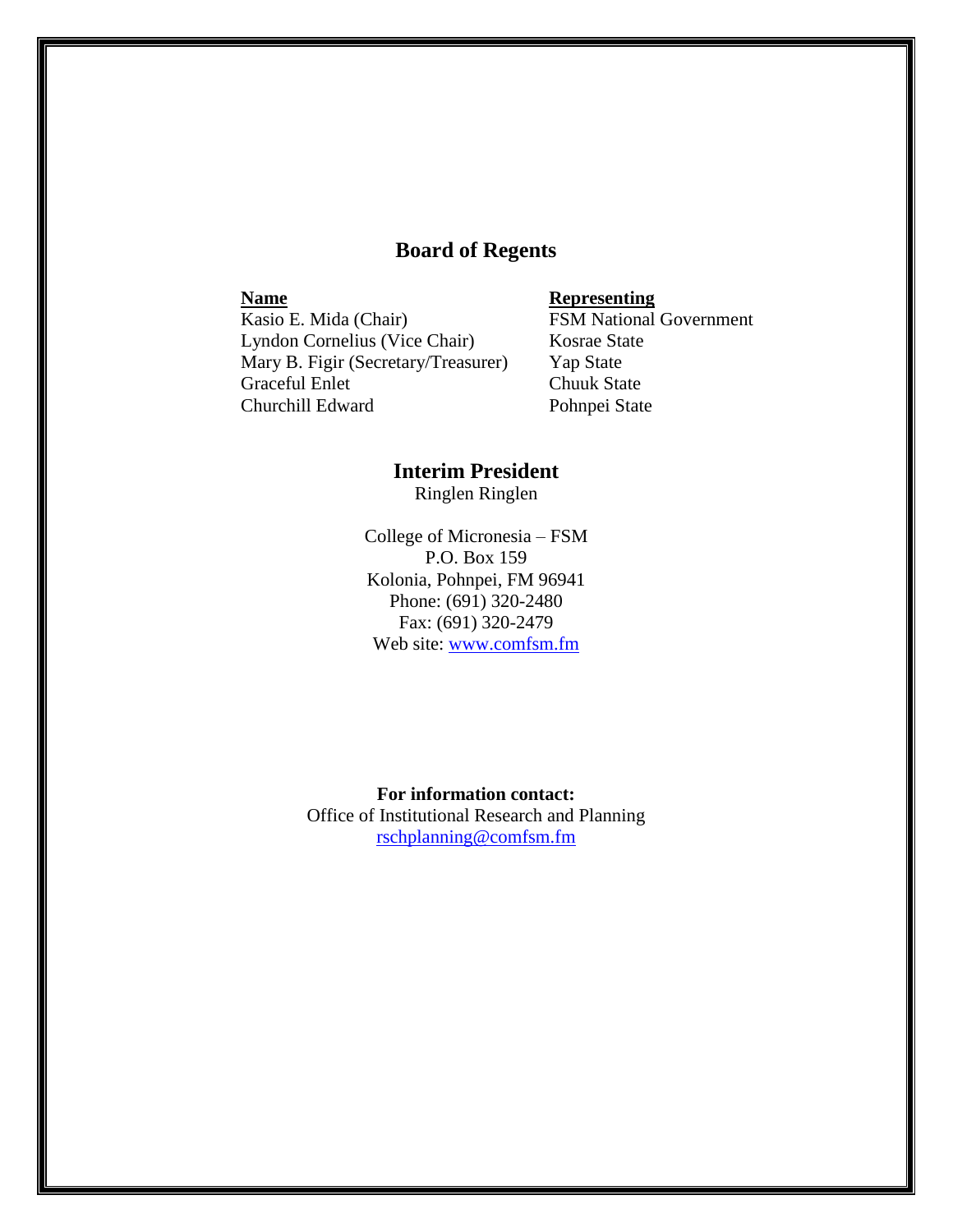### **Introduction**

The College of Micronesia – FSM conducted its President's Retreat 2011 from August 24 -26, 2011, at the FSM - China Friendship Sports Center located on the college's National Campus in Palikir, Pohnpei. Over 140 participants representing all areas of the college along with key external stakeholders meet to discuss and make recommendations on critical issues facing the college. The participants reviewed the current mission of the college and made recommendations for a future mission in light of the expected changes in 2023, steps to address accreditation concerns and implementation of the college's master plan that are needed to move the college off "probationary" status including development of department work plan and performance evaluation plans and prioritization of academic programs and services. The college also addressed proposed reductions in the level of support to the college from Compact services along with specific recommendations regarding the college's 2013 budget.

### **State of the College Address by Interim President Ringlen Ringlen**

The Interim President Ringlen Ringlen set the tone and direction for the Retreat in his state of the college address. The Interim President first challenged the college to ensure that we are preparing students with 21<sup>st</sup> skills to assist in the economic and social development of the nation.

"We must ensure that the college is on a path that will assist the FSM in its economic and social development. We must also ensure that we are committed as a college to ensuring that students come out of their college experience with the knowledge and skills needed for the 21<sup>st</sup> century. This means student will be able to communicate effectively, employ critical thinking & problem solving, possess specific knowledge and skills in a major discipline or professional program of study, take responsibility and develop skills for learning, and interact responsibly with other people, cultures, and their environment."

The Interim President additionally laid out five key trends affecting higher education in the U.S. and the FSM that must be taken into account by the college in its plans and operations. The first trend is the weak U.S. and FSM economic landscape. Lagging U.S. and FSM economies impact the creation of quality jobs for college graduates, the potential level of funding for postsecondary education after 2023 and the termination of the current economic provisions of the Compact. Second is the new normal in funding for higher education. The level of local and federal assistance is reduced and is unlikely to return to previous levels. The JEMCO proposed reduction of \$2.8 million over four years is an extreme example of this trend. Third is a rethinking of the "business of higher education". This trend expects colleges to have a greater impact over a shorter period of time on student learning through innovative instructional strategies. The fourth trend addresses the ascendance of for-profit and its special impact in the distance learning and what happens to students after graduation. The fifth trend an emphasis on quality assurance. There is a greater emphasis on ensuring that students complete programs in a prescribed time and are gainfully employed as a result of their college education. This is of particular importance to the college as few students complete certificate programs in one year or associate programs in two years. The past few years have seen fundamental changes in funding and expectations for higher education. The college must be proactive in meeting the changing conditions in higher education.

The Interim President closed his State of the College with an encouragement: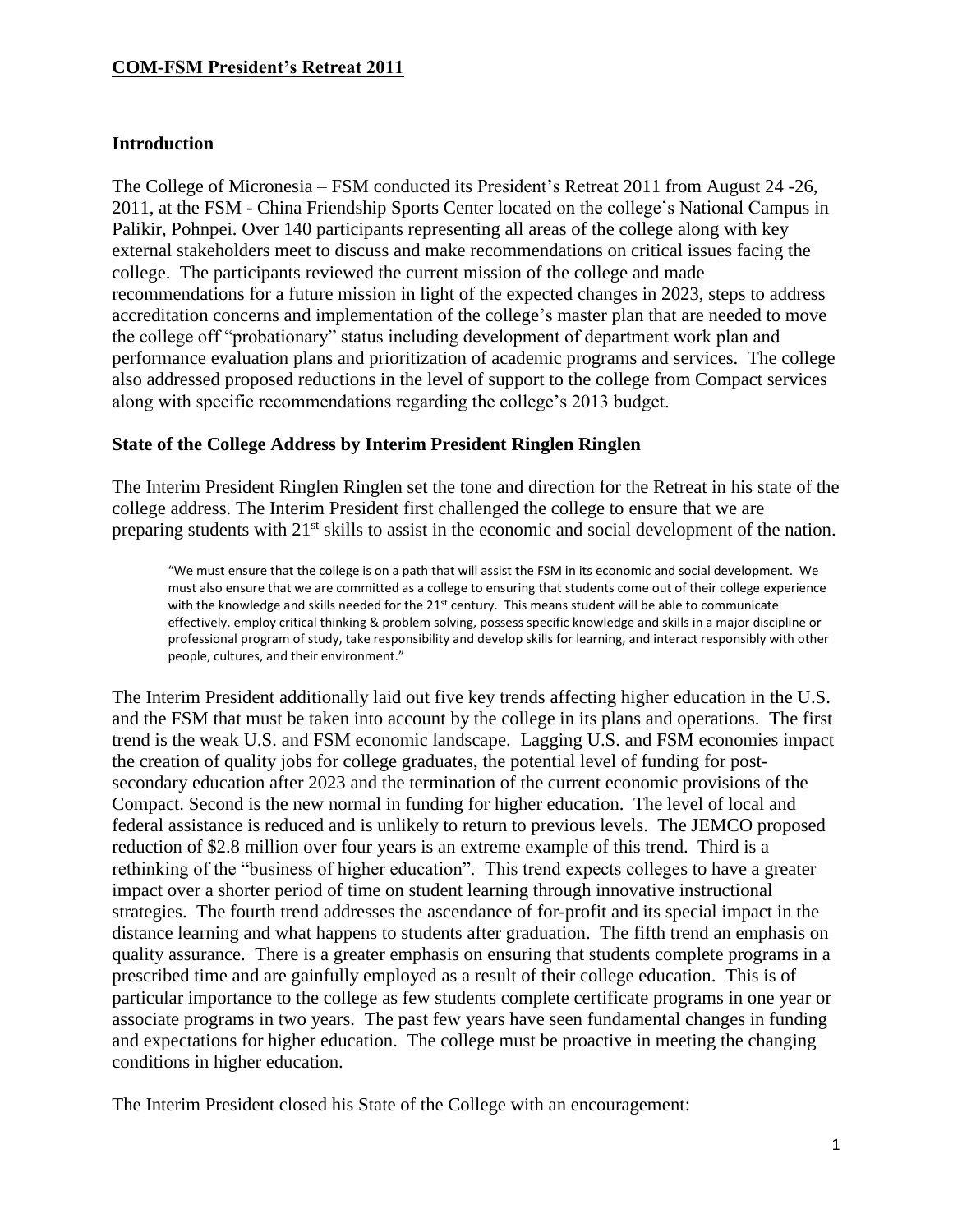"We have three full days of serious work ahead of us. I would encourage everyone to demonstrate those skills we expect of students – critical thinking, problem solving, good communication skills, take responsibility for learning at the college and work well with all the different segments of the college. "

### **Format of the Retreat**

The format of the Retreat was for brief setting the stage presentations followed by breakout sessions for in-depth discussions. Breakouts sessions at the retreat were by department (administrative, cooperative research and extension/vocational, instructional and student services) to align with the college's new organizational structure. External stakeholders were spread across all departmental groups. Guiding questions for the various topics addressed during the Retreat were provided to give consistency to discussions and to allow comparison of the different perspectives of the various departments.

Documentation for the Retreat can be found on the IRPO web site at [http://www.comfsm.fm/irpo/.](http://www.comfsm.fm/irpo/) Included are presentations, breakout sessions reports and background documents to assist participants to prepare for discussions at the Retreat.

### **College Mission, Vision and Values**

The first breakout session addressed the mission, vision and values of the college both now and after 2023. Additional questions were raised regarding sustainability of the current structure. Recommendations from the breakout sessions will be a basis for developing new college mission, vision and value statements over the course of the coming year. The breakout sessions addressed the following areas of concern:

- The college must address its role as both a US community college (while maintaining accreditation status and PELL grant eligibility) and as the only institution of higher education for a small island developing nation. Increased interaction with external stakeholders and becoming more responsive to determining and meeting state and national education and training needs were seen as vital. Quality assurance was also raised in the context of prioritizing programs and services at the college with requests from external stakeholders for graduates with knowledge and skills to be competitive. Additionally, a need was expressed for students to achieve bachelor and higher level degrees in the FSM.
- Discussion on the structure of the college still sees divergence among the college community with calls for movement to a single campus and a more diversified structure to ensure a college "presence" in all states. However, there was broader agreement on the need to be more entrepreneurial and seeking a broader and more sustainable funding base for the college.
- It was noted that during the discussions, there appeared to be a basis assumption that the condition of higher education in the FSM will be the same in 2023 as now. However, as shown by the state of the college address, the condition of higher education is rapidly evolving. The college as a whole must address the changing trends in education and how those trends can be seen as opportunities for productive change at the college.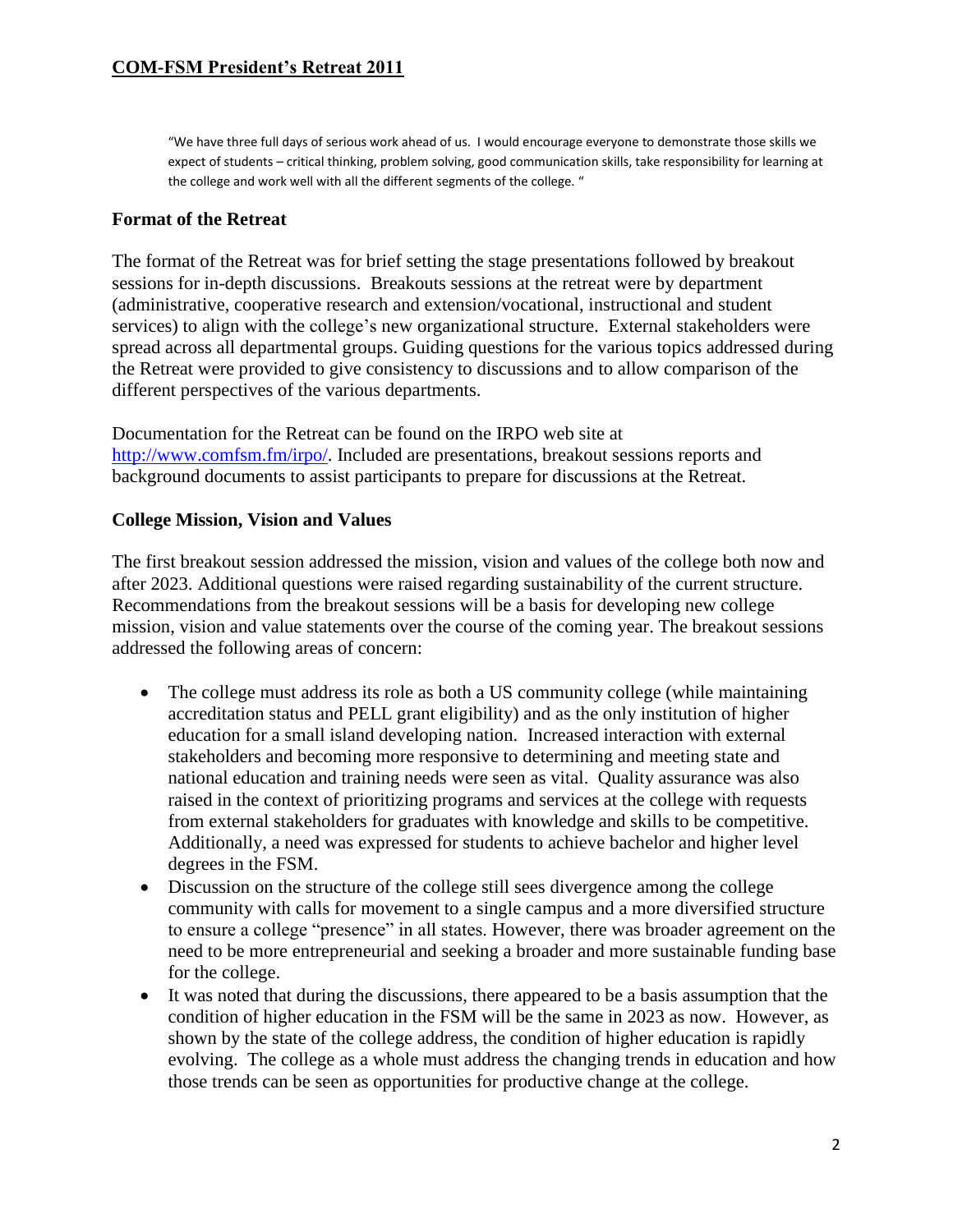### **JEMCO Resolution**

The second breakout session was a "special session" to help formulate responses to a proposed US JEMCO resolution received only two days before the retreat. JEMCO was scheduled to meet on September 1 & 2, 2011 in Honolulu, Hawaii. The resolution from the U.S. side for JEMCO recommends a reduction in college funding from the Compact Education Sector Grant (ESG) of \$700,000 for each of four years beginning in FY 2013 top reduce the college's overall ESG funding from its current level of \$3.8 million down to 1.0 million. The resolution also recommended for the college to increase its "capture rate" for PELL grant funds to offset the reduction in ESG funding. JEMCO additionally recommended that no facilities construction be considered for the college from FY 2012 – 2016. Recommendations follow for developing a college response to the proposed JEMCO resolution (the Interim President and Director of Maintenance attended the JEMCO meeting in Honolulu to present the college's position/response).

- Concern was expressed over the arbitrary nature of the resolution. The language of the Compact for the ESG allow funding for higher education:
	- $\circ$  (1). The education Sector Grant shall support and improve the educational system of the Federated States of Micronesia, including, without limitation, the systems for primary, secondary, and post-secondary education, respectively, and develop the human and material resources necessary for the Federated States of Micronesia to perform these services. Emphasis should be on advancing a quality basic education system by increasing the achievement levels of students in the primary and secondary education system based on performance standards and assessments appropriate for the Federated States of Micronesia; providing secondary education or vocational training to qualified students; improving management and accountability within the educational system; raising the level of staff quality, including teacher training, with the ultimate aspiration that highly qualified teachers are in the classroom; and improving the relevance of education to the needs of the economy.
- Unilateral action by US as opposed to bilateral discussions with FSM on the resolution as well as the lack of data review.
- Increasing tuition and increase "capture rate" for PELL grant is out of line with college planning to reduce the overall percent of PELL grant as a source for operating expenses. Increasing the PELL grant "capture rate" reduces the long term sustainability of the college as noted in the college's Long Term Financial Plan.

The college is in a unique condition economically. As long as the college continues to remain accredited, it will likely maintain its eligibility for PELL grant. It will have a solid basis for financing higher education in the FSM, however, in 2023 if no steps are taken, the college could easily see a 60% to 80% reduction in its base level of funding as PELL grant funds are potentially lost and decreases in the ESG grant result from poor performance of the trust fund are realized.

- Accreditation is in jeopardy due to increased dependency on PELL grant and lack of funding to "teach out" for students enrolled in programs that might need to be terminated due to lack of funding.
- It was noted that JEMCO while focusing on the PELL grant issue as the rationale for reducing college funding might "jump" to low graduation and placement rates for the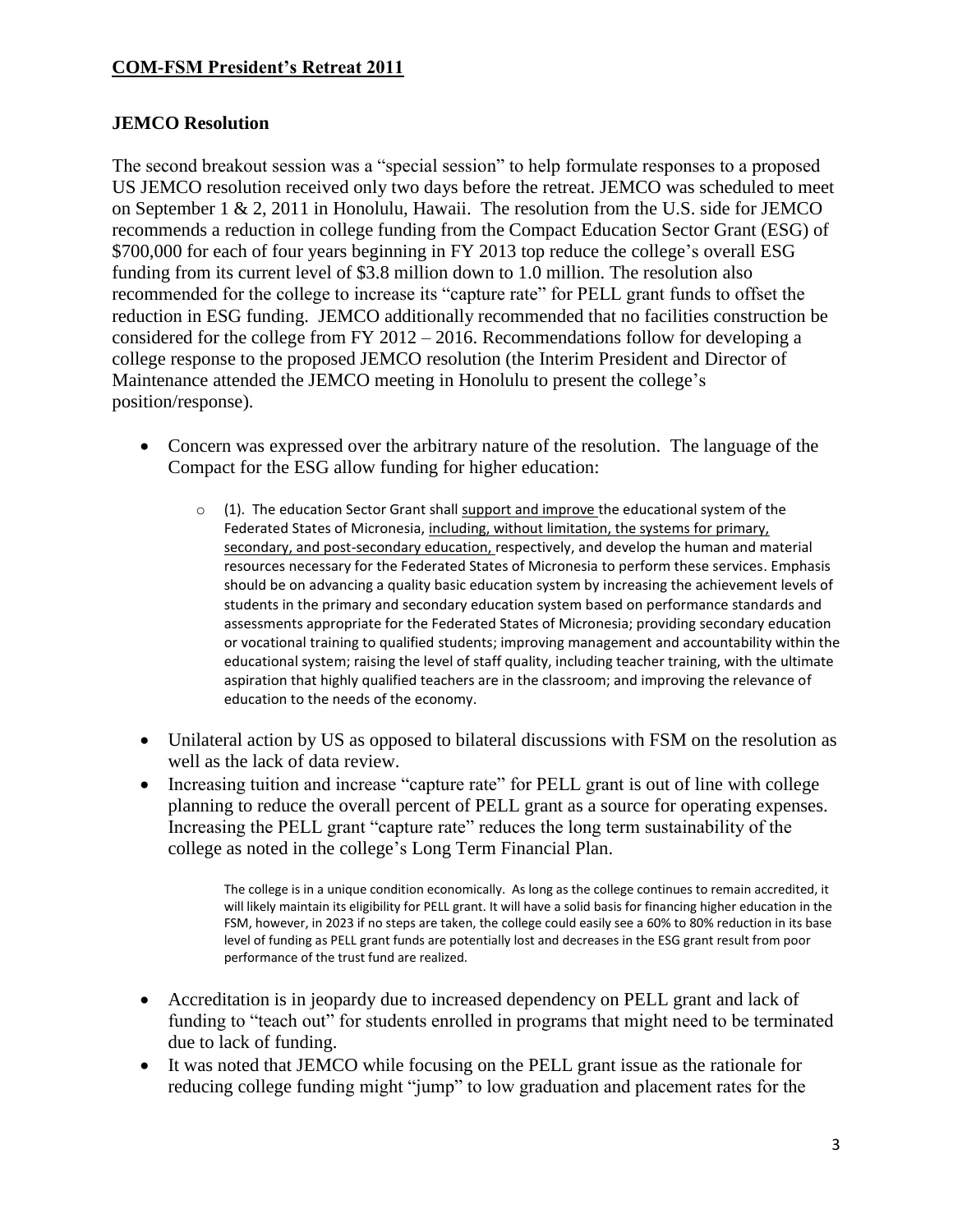college, under preparedness of students entering college, etc. if adequate response is made to the issue of PELL grant.

### **Prioritizing Academic Programs and Services**

As part of its improvement efforts and as part of its implementation of its Instructional Master Plan, the college is undertaking a prioritization of academic program and services based on a process developed by Robert C. Dickeson. A presentation was provided by the Acting VPIA and DVCCE. Dickeson recommends 10 criteria to guide the periodization process. As a follow-up to the presentation, a paired comparison process was used to prioritize which criteria are most important from the college's standpoint. The results are presented below.

| Dickeson's 10 Criteria As Ranked by               | <b>Top 5 Criteria as Recommended by</b>           |
|---------------------------------------------------|---------------------------------------------------|
| CAOs and CFOs in the U.S.                         | <b>President's Retreat</b>                        |
| 1. External demand for the program                | 1. Quality of outcomes                            |
| 2. Quality of outcomes                            | 2. Impact, justification and overall essentiality |
| 3. Size, scope and productivity of the program    | of the program                                    |
| 4. Impact, justification and overall essentiality | 3. Revenue and other resources generated by       |
| of the program                                    | the program                                       |
| 5. Costs and other expenses associated with       | 4. External demand for the program                |
| the program                                       | 5. Quality of program inputs and processes        |
| 6. Internal demand for the program                |                                                   |
| 7. Revenue and other resources generated by       |                                                   |
| the program                                       |                                                   |
| 8. History, development, and expectations of      |                                                   |
| the program                                       |                                                   |
| 9. Quality of program inputs and processes        |                                                   |
| 10. Opportunity analysis of the program           |                                                   |

The next steps on the process are to determine specific data sources for each criterion and the rating scales to use for setting priorities followed by data collection and rating. While Dickeson recommends an extended time period for the prioritization process, due to the demands of reduced funding proposed by JEMCO, the college will need to use a reduced set of criteria and a shorter time span. Administrative programs are also included in the prioritization efforts – but use a different set of questions as seen in an attachment to this report.

### **Accreditation Issues and Concerns**

The college has been placed on probation by the ACCJC and corrective actions must be undertaken to bring the college in line with all ACCJC accreditation standards. The college's Accreditation Liaison Officer provided a presentation that overviewed the commission's concerns and the steps the college is undertaking to address those concerns. Ensuring that accreditation issues are addressed was the focus of the following section on development of work plans that are tied to performance evaluation.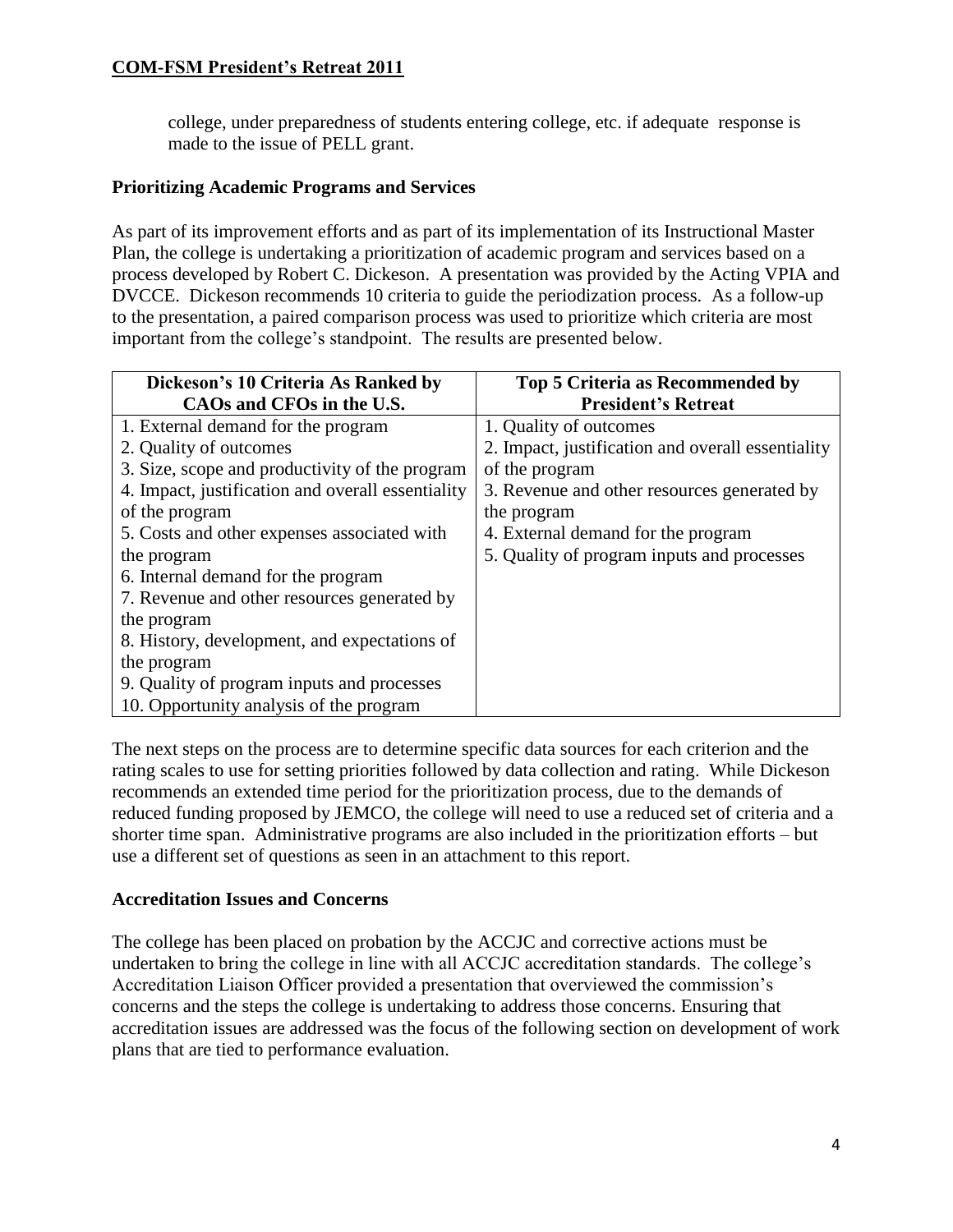### **Work Planning and Performance Evaluation**

A critical part of the Retreat was to develop/review departmental plans for meeting accreditation concerns and for implementation of the college's master plan and its individual components. The concept of work planning and performance evaluation is to link what needs to be accomplished by an organization to it performance evaluation. Using materials developed with an external consultant, each department developed or revised work plans that specified what will be accomplished for the next six months to meet accreditation concerns and implementation of the master plan. The work plan becomes a performance contract for supervisory employees.

Additional training will be provided to the college community on how to write work plans as accomplishments using SMART (specific, measurable, achievable, realistic, and timebound).

### **Budget FY 2012 Review and FY 2013 Development**

The final session discussed implementation of the FY2012 budget by department and provided time (if needed) for department discussions on communications and processing of documents, etc.

Discussion for the development of the FY 2013 budget centered around how to deal with a potential \$700,000 reduction in FY 2013 with some consideration of the impact over FY 2014 to FY 2016 reductions. The following are some of the recommendations that will be explored in greater detail over the next three months.

### **Increasing revenue:**

- Gradually increase tuition by \$10/credit for 4 years starting in FY 2012.
- Seek both national and state support for the college from local revenue (captive insurance, fishing fees, VAT, etc.)
- Seek international grant assistance for the college.
- Position college as entrepreneur and expand services to  $K 12$  and increasing short-term trainings
- Incorporate indirect and excess contract funds into revenue projections
- Improve revenue projections and monitoring of expenditures against budgets (take correction action in the FY)

### **Decreasing expenses**

- Establish a prioritization process and set clear priorities to guide any reductions
- Freeze step increases/mandatory furloughs
- No extra pay for summer faculty
- No faculty overloads
- Improve energy conservation
- Review housing policy
- Reduce travel and supplies costs
- Reduce frequency of BOR meeting to 2 a year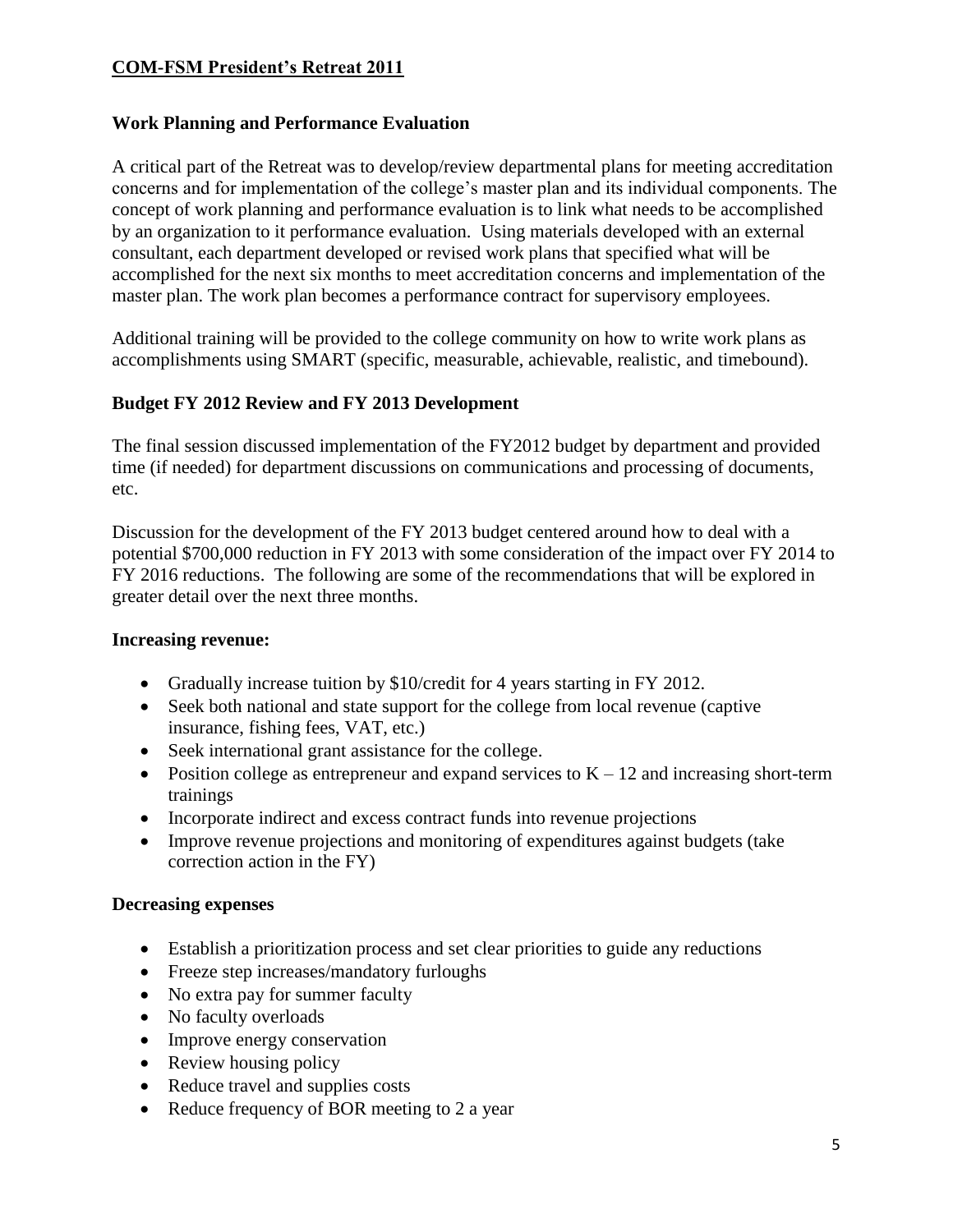- Make President's Retreat bi-annual
- Mandatory retirement age of 65
- Right size programs including program elimination

### **Reception**

The President's Retreat 2011 closed on Friday evening with a well-attended reception at J's Oceanside Bar &Grill in Mwalok, Sokehs Powe.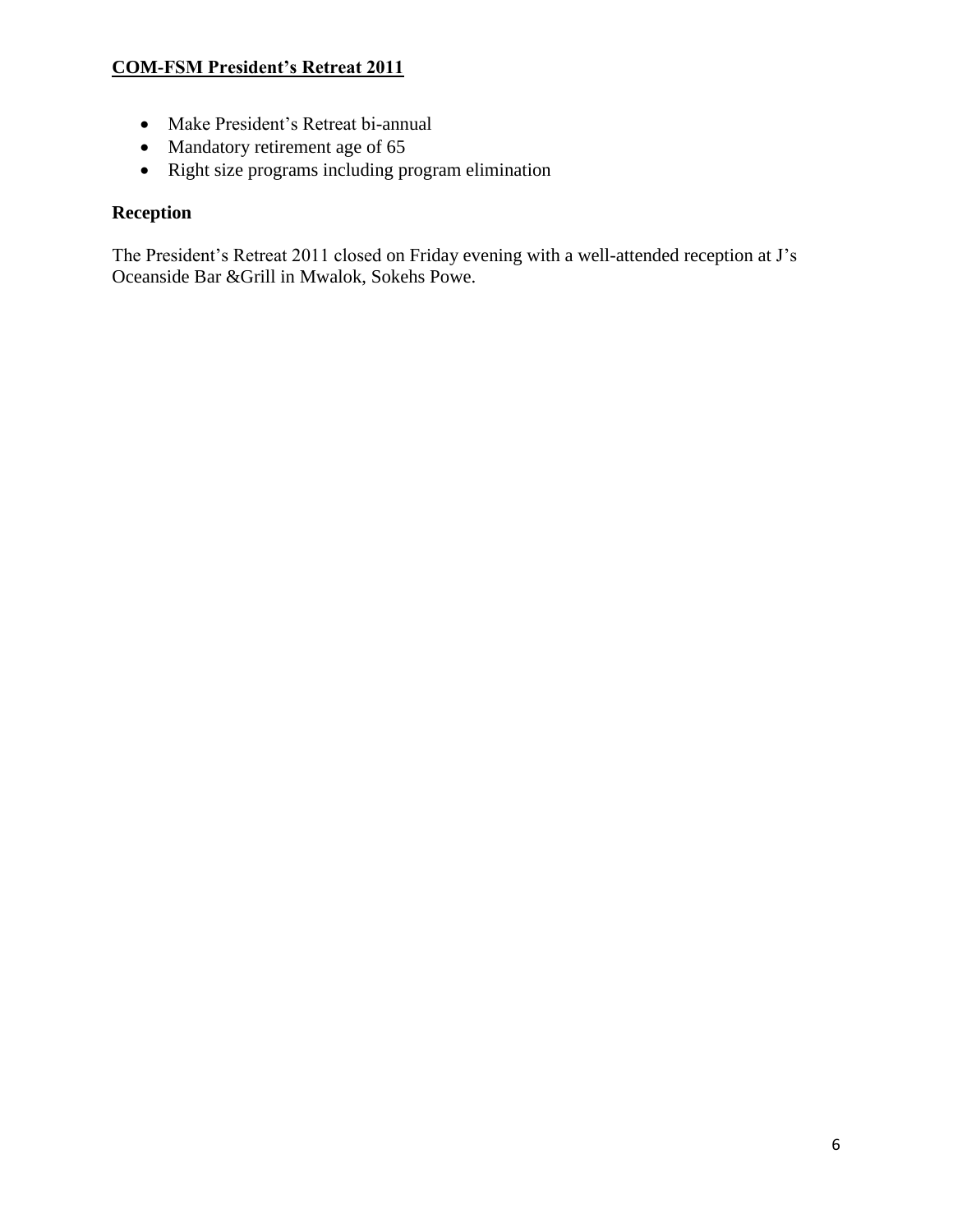### **COM-FSM President's Retreat 2011 - Participants**

| Name                   | <b>State</b> | Organization            |
|------------------------|--------------|-------------------------|
| Aileen Gallen          | Pohnpei      | <b>COMFSM</b>           |
| Alexander Munna        | Pohnpei      | COMFSM                  |
| Alfred Olter           | Pohnpei      | COMFSM                  |
| Alik J. Phillip        | Kosrae       | <b>COMFSM</b>           |
| Allain Bourgoin        | Pohnpei      | <b>COMFSM</b>           |
| Alton Higashi          | Chuuk        | COMFSM                  |
| Amy E. Santiago        | Pohnpei      | <b>COMFSM</b>           |
| Anna D. Dela           | Pohnpei      | <b>COMFSM</b>           |
| Arbel Ben              | Pohnpei      | COMFSM                  |
| Argan Mariano          | Pohnpei      | <b>COMFSM</b>           |
| Arthur Jonas           | Kosrae       | <b>COMFSM</b>           |
| Bastora Loyola         | Pohnpei      | COMFSM                  |
| Ben Akkin              | Pohnpei      | COMFSM                  |
| Benina Ilon            | Pohnpei      | <b>COMFSM</b>           |
| <b>Bob Hogan</b>       | Pohnpei      | COMFSM                  |
| Brandi Fichtner        | Yap          | COMFSM                  |
| Cassandra Susaia       | Pohnpei      | <b>COMFSM</b>           |
| Cecilia Dibay          | Yap          | COMFSM                  |
| Clotilda Dugwen        | Yap          | FMI                     |
| Cooper Etse            | Pohnpei      | <b>COMFSM</b>           |
| Dali Waltu             | Pohnpei      | <b>COMFSM</b>           |
| Danilo Dumantay        | Pohnpei      | COMFSM                  |
| Deliver Salle          | Chuuk        | COMFSM                  |
| Denson Santos          | Pohnpei      | <b>COMFSM</b>           |
|                        |              | Upward                  |
| Diaz Joseph            | Pohnpei      | Pound                   |
| Dokowe George          | Kosrae       | COMFSM                  |
| Doman Daoas            | Pohnpei      | <b>COMFSM</b>           |
| Drystal Silbanus       | Pohnpei      | COMFSM                  |
| <b>Eddie Haleyalig</b> | Pohnpei      | <b>COMFSM</b>           |
| <b>Edwin Sione</b>     | Pohnpei      | <b>COMFSM</b>           |
| Eileen Nena            | Kosrae       | <b>COMFSM</b><br>Upward |
| Elaine N. Billimon     | Chuuk        | Bound                   |
| Elerina Umweeh         | Pohnpei      | COMFSM                  |
| Elfriede Suda          | Chuuk        | COMFSM                  |
| Eugene Edmund          | Pohnpei      | <b>COMFSM</b>           |
| Eugene D.              |              |                         |
| Augustine<br>Francisco | Pohnpei      | <b>COMFSM</b>           |
| Mendiola               | Pohnpei      | <b>COMFSM</b>           |
| Francisco Simram       | Pohnpei      | ETSP                    |

| Name                  | State   | Organization             |
|-----------------------|---------|--------------------------|
| <b>Frankie Harris</b> | Pohnpei | <b>COMFSM</b>            |
| Gardner Edgar         | Pohnpei | <b>COMFSM</b>            |
| Gracelyn Shirai       | Pohnpei | <b>COMFSM</b>            |
| <b>Grilly Jack</b>    | Pohnpei | <b>COMFSM</b>            |
| Jason Louis           | Pohnpei | <b>COMFSM</b>            |
| Jeff Arnold           | Pohnpei | <b>COMFSM</b>            |
| Jennifer Hainrick     | Pohnpei | <b>COMFSM</b>            |
| Jeseph Jr. Felix      | Pohnpei | <b>COMFSM</b>            |
| Joe Saimon            | Pohnpei | <b>COMFSM</b>            |
| Joey Oducado          | Pohnpei | <b>COMFSM</b>            |
| Joseph Habuchmai      | Pohnpei | <b>COMFSM</b>            |
| Julieta Mix           | Pohnpei | <b>COMFSM</b>            |
| Juvelina Rempis       | Pohnpei | COMFSM                   |
| Kalwin Kephas         | Kosrae  | <b>COMFSM</b>            |
| Karen Simion          | Pohnpei | <b>COMFSM</b>            |
| Karleen Samuel        | Pohnpei | <b>COMFSM</b>            |
| Kasiano K. Paul       | Yap     | FMI                      |
| Kasio Mida            | Pohnpei | <b>FSM</b><br>Government |
| Kersweet Eric         | Chuuk   | <b>COMFSM</b>            |
| Kind Karto            | Chuuk   | <b>COMFSM</b>            |
| Kiyoshi Phillip       | Pohnpei | <b>COMFSM</b>            |
| Leilani W. Biza       | Pohnpei | <b>COMFSM</b>            |
| Lore Nena             | Pohnpei | <b>COMFSM</b>            |
| Lourdes Roboman       | Yap     | <b>COMFSM</b>            |
| Lucy D. Sam           | Pohnpei | <b>COMFSM</b>            |
| Lucy Oducado          | Pohnpei | <b>COMFSM</b>            |
| Magdalena Walter      | Pohnpei | State<br>Legislature     |
| Magdalena Hallers     | Pohnpei | <b>COMFSM</b>            |
| Maria Dison           | Yap     | <b>COMFSM</b>            |
| Mariana B. Nenas      | Pohnpei | <b>COMFSM</b>            |
| <b>Mariano Marcus</b> | Pohnpei | <b>COMFSM</b>            |
| Marie M. Pitiol       | Chuuk   | <b>COMFSM</b>            |
| <b>Marion Henry</b>   | Pohnpei | R&D FSM                  |
| Marlou Gorospe        | Kosrae  | <b>COMFSM</b>            |
| Martin Quinn          | Pohnpei | Australian<br>Ambassy    |
| Marylene Biselen      | Chuuk   | <b>COMFSM</b>            |
| Mathias Ewarmai       | Yap     | <b>FMI</b>               |
| Maureen<br>Mendiola   | Pohnpei | <b>COMFSM</b>            |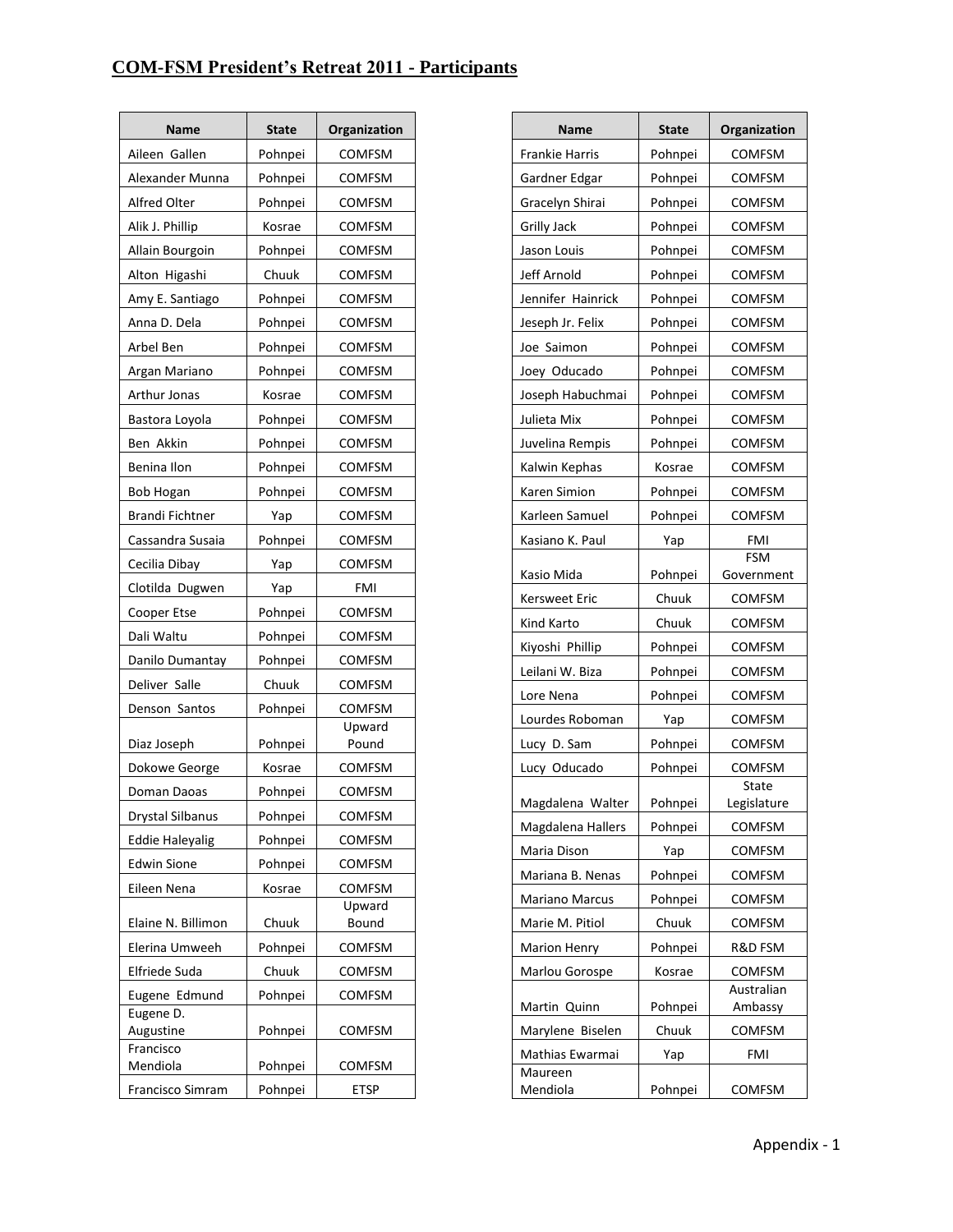### **COM-FSM President's Retreat 2011 - Participants**

| Name                   | State   | Organization             |
|------------------------|---------|--------------------------|
| Memorina Yesiki        | Chuuk   | <b>COMFSM</b>            |
| Merins Race            | Pohnpei | <b>COMFSM</b>            |
| Mike Ioanis            | Pohnpei | COMFSM                   |
| Morgan Jim             | Kosrae  | <b>COMFSM</b>            |
| Mori M. Mori           | Pohnpei | COMFSM                   |
| Moses N. Faimau        | Yap     | <b>COMFSM</b>            |
| Nena N. Mike           | Kosrae  | <b>COMFSM</b>            |
| Nora Kriauzaite        | Pohnpei | COMFSM                   |
| Nordun Ehpel           | Pohnpei | COMFSM                   |
| Pablo H. Camris, Jr.   | Pohnpei | <b>COMFSM</b>            |
| Patrick Werthog        | Pohnpei | <b>COMFSM</b>            |
| Paul Dacanay           | Pohnpei | <b>COMFSM</b>            |
| Paulo Santos           | Pohnpei | <b>COMFSM</b>            |
| Pelma J. Palik         | Pohnpei | <b>COMFSM</b>            |
| Penselynn E. Sam       | Pohnpei | <b>COMFSM</b>            |
| Peter Pedrus           | Pohnpei | COMFSM                   |
| Phillis Silbanus       | Pohnpei | <b>COMFSM</b>            |
| Rafael Pulmano         | Pohnpei | <b>COMFSM</b>            |
| Ranson Tilfas          | Kosrae  | <b>COMFSM</b>            |
| Reedwin Edwin          | Pohnpei | <b>COMFSM</b>            |
| <b>Renselly Nelson</b> | Pohnpei | <b>COMFSM</b>            |
| Renton A. Isaac        | Kosrae  | <b>COMFSM</b>            |
| Resida Keller          | Pohnpei | <b>COMFSM</b>            |
| Reynaldo Garcia        | Pohnpei | <b>COMFSM</b>            |
| <b>Richard Womack</b>  | Pohnpei | <b>COMFSM</b>            |
| Richard F. Porter      | Pohnpei | <b>COMFSM</b>            |
| Rick Chiwi             | Chuuk   | COMFSM                   |
| Ringlen Ringlen        | Pohnpei | COMFSM                   |
| Rita Hinga             | Pohnpei | <b>COMFSM</b>            |
| RitaH. Hadley          | Pohnpei | COMFSM                   |
| <b>Robert Andreas</b>  | Pohnpei | <b>COMFSM</b>            |
| Roland Irons           | Pohnpei | COMFSM                   |
| Roldan Laguerta        | Pohnpei | <b>COMFSM</b>            |
| Roslyn Reynold         | Kosrae  | COMFSM                   |
| Rufino Mauricio        | Pohnpei | NACH                     |
| Santus Sarongelfeg     | Yap     | FMI                      |
| Semeen Phillip         | Pohnpei | <b>FSM</b><br>Government |
| Senny Route            | Pohnpei | COMFSM                   |
| Serleen Silbanus       | Pohnpei | COMFSM                   |
| Sernida Eperiam        | Pohnpei | COMFSM                   |

| <b>Name</b>          | <b>State</b> | Organization    |
|----------------------|--------------|-----------------|
| Silverina Pretrick   | Pohnpei      | <b>COMFSM</b>   |
| Singeru Singeo       |              | <b>COMFSM</b>   |
| Sinobu Lebehn        | Pohnpei      | <b>COMFSM</b>   |
| Snyther Biza         | Pohnpei      | <b>COMFSM</b>   |
| Stephanie Edward     | Pohnpei      | <b>COMFSM</b>   |
| Stephen Yarofalig    | Pohnpei      | Upward<br>Pound |
| Steven Young         | Yap          | <b>COMFSM</b>   |
| Susan M. Guarin      | Yap          | <b>COMFSM</b>   |
| Susyann Saimon       | Chuuk        | Upward<br>Pound |
| Sven Mueller         | Pohnpei      | COMFSM          |
| Sylvia Henry         | Pohnpei      | <b>COMFSM</b>   |
| Tandy H. Marar       | Chuuk        | <b>COMFSM</b>   |
| Tara Tara            | Kosrae       | <b>COMFSM</b>   |
| Taylor Elidok        | Pohnpei      | <b>COMFSM</b>   |
| Teresa Filepin       | Yap          | <b>COMFSM</b>   |
| Twyla E. Poll        | Pohnpei      | <b>COMFSM</b>   |
| Virginia<br>Mamangon | Chuuk        | <b>COMFSM</b>   |
| <b>Warren Ching</b>  | Pohnpei      | <b>COMFSM</b>   |
| Willy Kostka         | Pohnpei      | <b>COMSFM</b>   |
| Xavier Yarofmal      | Pohnpei      | <b>COMFSM</b>   |
| Yasko Weilbacher     | Pohnpei      | <b>COMFSM</b>   |
| Yoneko Kanichy       | Pohnpei      | <b>COMFSM</b>   |
| yvonne Pangelinan    | Chuuk        | <b>COMFSM</b>   |
| Jimmy Hicks          | Pohnpei      | <b>COMFSM</b>   |
| Francis K. Alex      | Pohnpei      | COMFSM          |
| Raleigh Welly        | Pohnpei      | COMFSM          |
| William Haglelgam    | Pohnpei      | <b>COMFSM</b>   |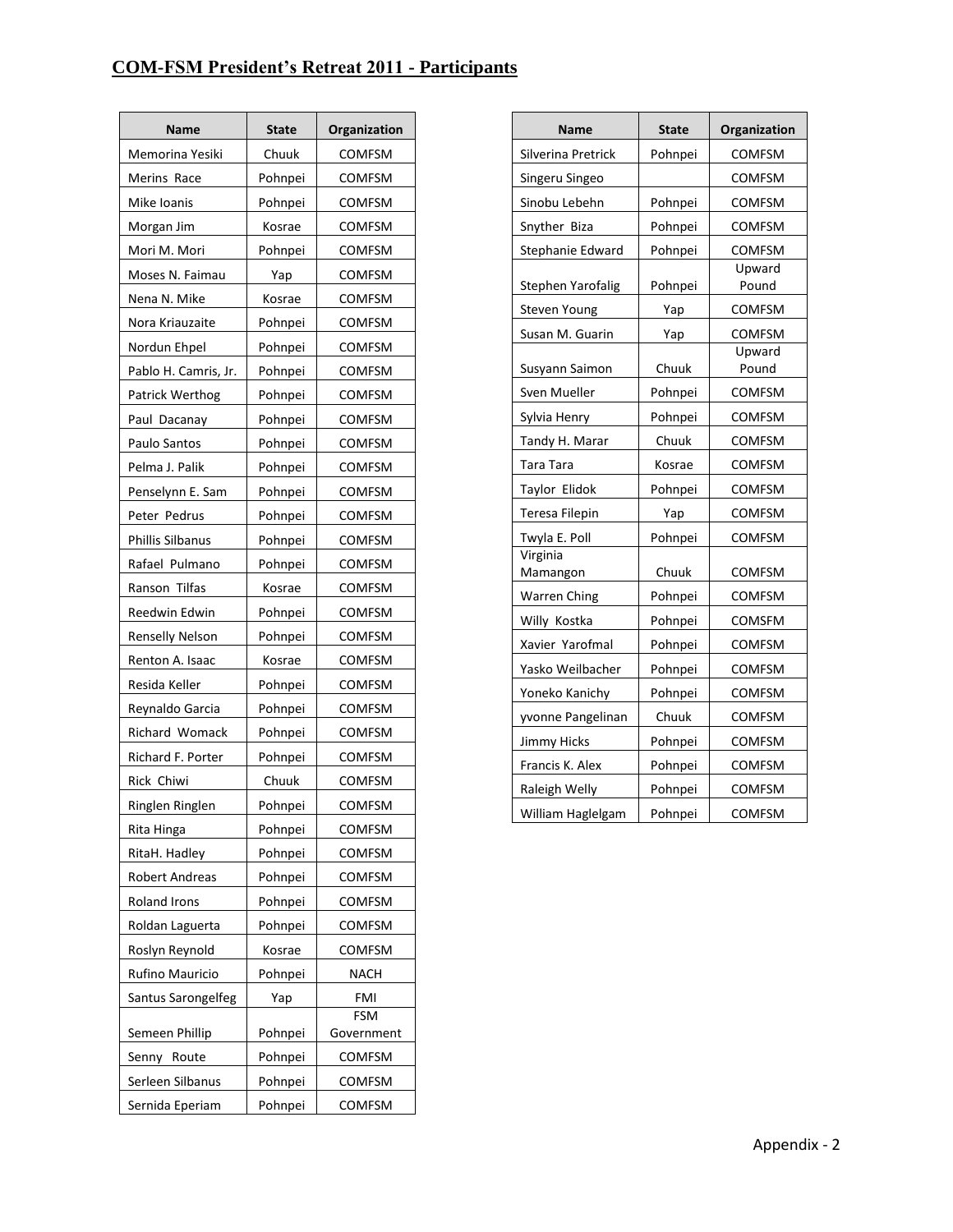### **COM-FSM President's Retreat 2011 – State of the College Speech**

President's Retreat 2011 State of the College Interim President Ringlen Ringlen August 24, 2011 FSM-China Friendship Sports Center

REGCOGNIZATION of Participants

Good morning, I would like to welcome you to the College of Micronesia's President's Retreat 2011. The retreat will help us to pause and acknowledge where we are in our common aim to fulfill our national building mandate to develop the Federated States of Micronesia by providing academic, career and technical educational opportunities for student learning.

This retreat will review our common mission, vision and values in light of current needs and our ability to meet these needs. This retreat will also recommend the direction of the college in light of the changing economic, political and social conditions. Special emphasis will be made of the expected major transition for the nation by 2023 that corresponds to the end of the current economic provision of the Compact of Free Association.

This retreat will also have to discuss developments this week related to funding for the college. Recommended JEMCO resolutions have been received from the Office of Insular Affairs that would reduce Education Sector Grant of the college by \$700,000 beginning in FY 2013 and continuing for four years. The basis of this recommendation is to direct (ESG) Education Sector Grant Funding to basic education services.

For many years, the College of Micronesia-FSM has been one of the beneficiaries of US and even Chinese assistance. We were made beneficiaries mostly due to the good relations between the two nations and our own. We should take an extra step and reach out to our friends from other neighboring nations and institutions of higher education within the Pacific region.

We must ensure that the college is on a path that will assist the FSM in its economic and social development. We must also ensure that we are committed as a college to ensuring that students come out of their college experience with the knowledge and skills needed for the 21<sup>st</sup> century. This means student will be able to communicate effectively, employ critical thinking & problem solving, possess specific knowledge and skills in a major discipline or professional program of study, take responsibility and develop skills for learning, and interact responsibly with other people, cultures, and their environment. At the same time, we must ensure that we directly address accreditation concerns and farther ensure that we meet and exceed all accreditation standards.

There are a number of major trends affecting higher education in the US and in the FSM. First, is the international, US and FSM economic landscape. The weak U.S. and FSM economies do not bode well for current and future development of the FSM. The weak U.S. economy means potential reductions in federal programs such as TRIO and Land Grant and even in PELL grant and SEG. In the FSM the current economy is not creating needed quality jobs for FSM citizens (and our graduates) that will lead to accelerated development of the FSM economy. The Compact Trust Fund is underperforming and is unlikely to provide a major source of funds for the college. Additionally, the trust fund was never intended to replace U.S. federal programs including PELL grant.

Second is a new normal in Higher Education Finance and in the FSM. In the U.S. colleges and universities have seen dramatic reductions in national and state funding. With the ongoing deficit reduction discussions in the U.S. this trend is only likely to continue. For the college, some of our external stakeholders have raised serious issues regarding the current level of Education Sector Grant and Infrastructure Development Funding for the college. Cost benefit issues are being raised – does the number of graduates of the college justify the amount of funds being expended in the light of the step down in compact funding. A second area is asking the question – If there are such large numbers of underprepared students entering college – should not the bulk of compact funding address K – 12.

We must be proactive in showing the value of a college education and in increasing our working relationships with K -12 to ensure the college readiness of high school graduates.

Third is a rethinking of the "Business of Higher Education". This trend expects colleges to have greater impact over a shorter time on student learning. This means looking and implementing innovative instructional and assessment approaches. One area of focus might be using the findings of L. Robert Barber of UOG regarding Micronesian Learning Environments – fitting instruction and support services to Micronesians learning styles.

Forth is ascendance of for-profit providers. The college itself has had faculty and staff obtaining degrees via distance education through San Diego State University (SDSU) - while not a for-profit it does show that distance education programs are a model that can work in the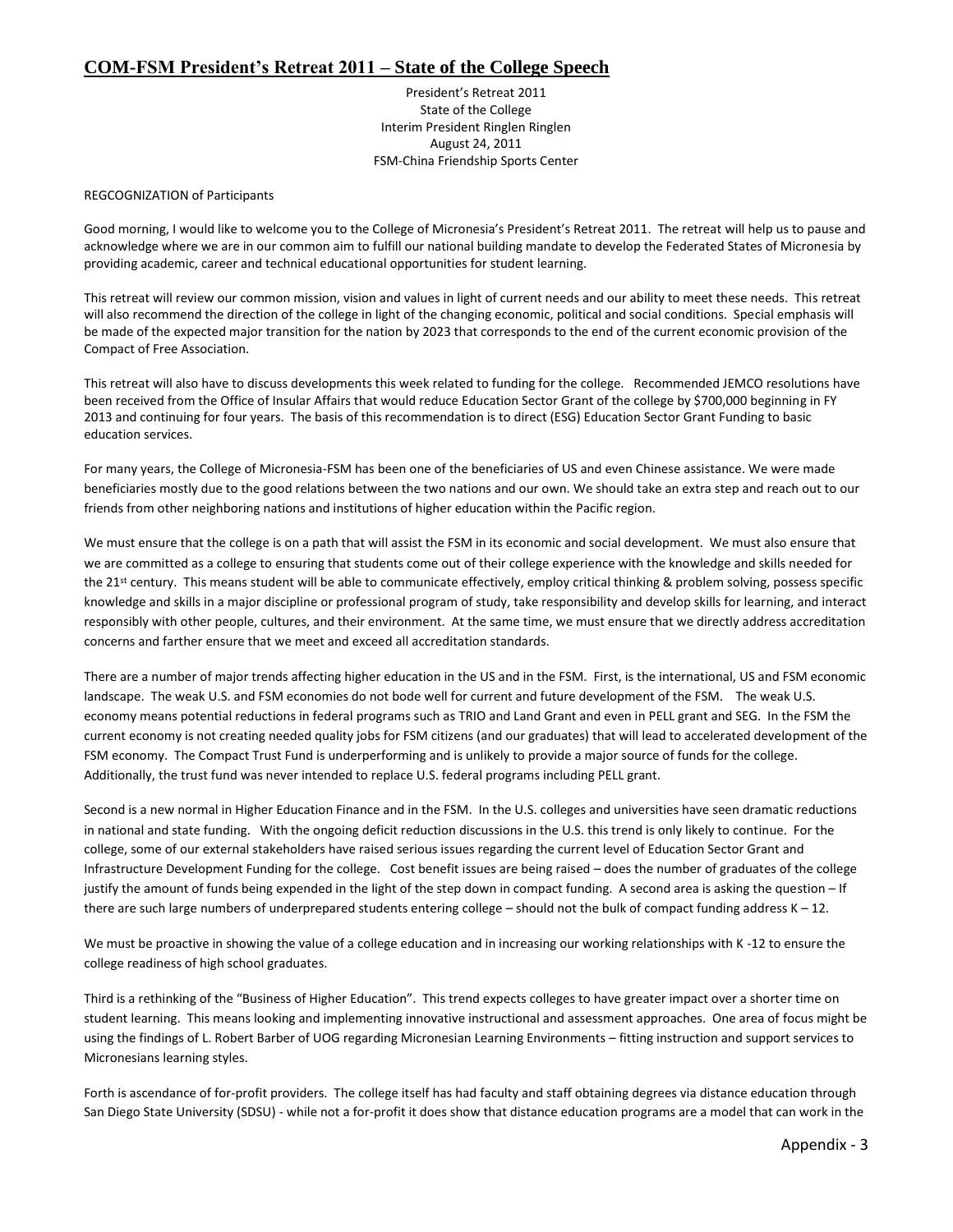### **COM-FSM President's Retreat 2011 – State of the College Speech**

FSM. As the connectivity improves - students will have greater options for obtaining a degree even if they elect to stay in the FSM. The college must ensure that it provides a unique education experience that fits the needs of the FSM. A second area that for-profits are impacting the college is in the area of gainful employment. Along with other Institutions of Higher Education, the college must show its graduation rates for certificate programs and how those graduates are being employed. The expectation is that we will graduate more students and those students will be gainfully employed in their area of expertise.

The fifth trend is an emphasis on quality assurance in higher education. There is a greater emphasis on ensuring that students complete programs in a prescribed time and are gainfully employed as a result of their college education. Gainful employment is that students are able to obtain employment in their area of study at a quality wage. The college must be able to demonstrate that the value of a college education (student learning and employment) is worth it to individuals and stakeholders. The bottom line is that yes we are expected to achieve more with less and be able to document the impact on student learning and job placement.

This retreat will deal with some specifics – all are related to both meeting accreditation concerns and short and long term continuous improvement of programs and services.

First is our mission, vision and values both in the short and long term. The college cannot be everything to everyone. What is the identity of the college? Are we strictly a U.S. style community college? Are we the only institution of higher education for a small island developing state? Or are we a combination of the two. What mission will best fit the needs of the FSM both in the short and long term? What is our vision for the future – especially in light of expected changes after the end of the current economic provisions of the Compact? What steps do we need to be taking now to adequately prepare for the future? These are all issues that must be addressed in light of what our stakeholders need and expect of the college.

Second is to begin the process of prioritizing our academic program and all services of the college. This prioritization process must be based on clear criterion (established in advance) that addresses multiple issues related to program quality and need. In this retreat we will be reviewing the process of prioritization and having discussions on appropriate criterion for making informed discussions.

A third step will be to review our master plan, communication plan along with accreditation concerns and develop work plans that will be tied to performance evaluation. Critical issues are to improve our implementation, ensure that evaluation occurs and that resource allocation is linked to both the planning and evaluation. However, the most critical issue is to improve accountability of individuals, programs and offices for continuous improvement at the college.

Additional activities are to review our 2012 budget in light of the revised organizational structure of the college and how the 2013 budget will be developed. The budget 2013 discussions now will have to take into account the OIA recommendations for JEMCO and a possible response from the college and the FSM.

We have three full days of serious work ahead of us. I would encourage everyone to demonstrate those skills we expect of students critical thinking, problem solving, good communication skills, take responsibility for learning at the college and work well with all the different segments of the college.

We are on sanction by the commission. Let's work together to lift ourselves above this situation. At the same time, we must not forget that this focus on our accreditation entails a strong commitment to look forward and tackle other fundamental need areas of the college in order to foster genuine student learning. We, as a college and individually, are collectively accountable for the promotion of student learning as our contribution to the development of the Federated States of Micronesia.

It's only through working together that we can provide the continually improving higher education needed for developing this nation.

One more thing, please take care of your good health. Without our good health, we cannot do our work.

Thank you. Have fun and may we have a successful retreat.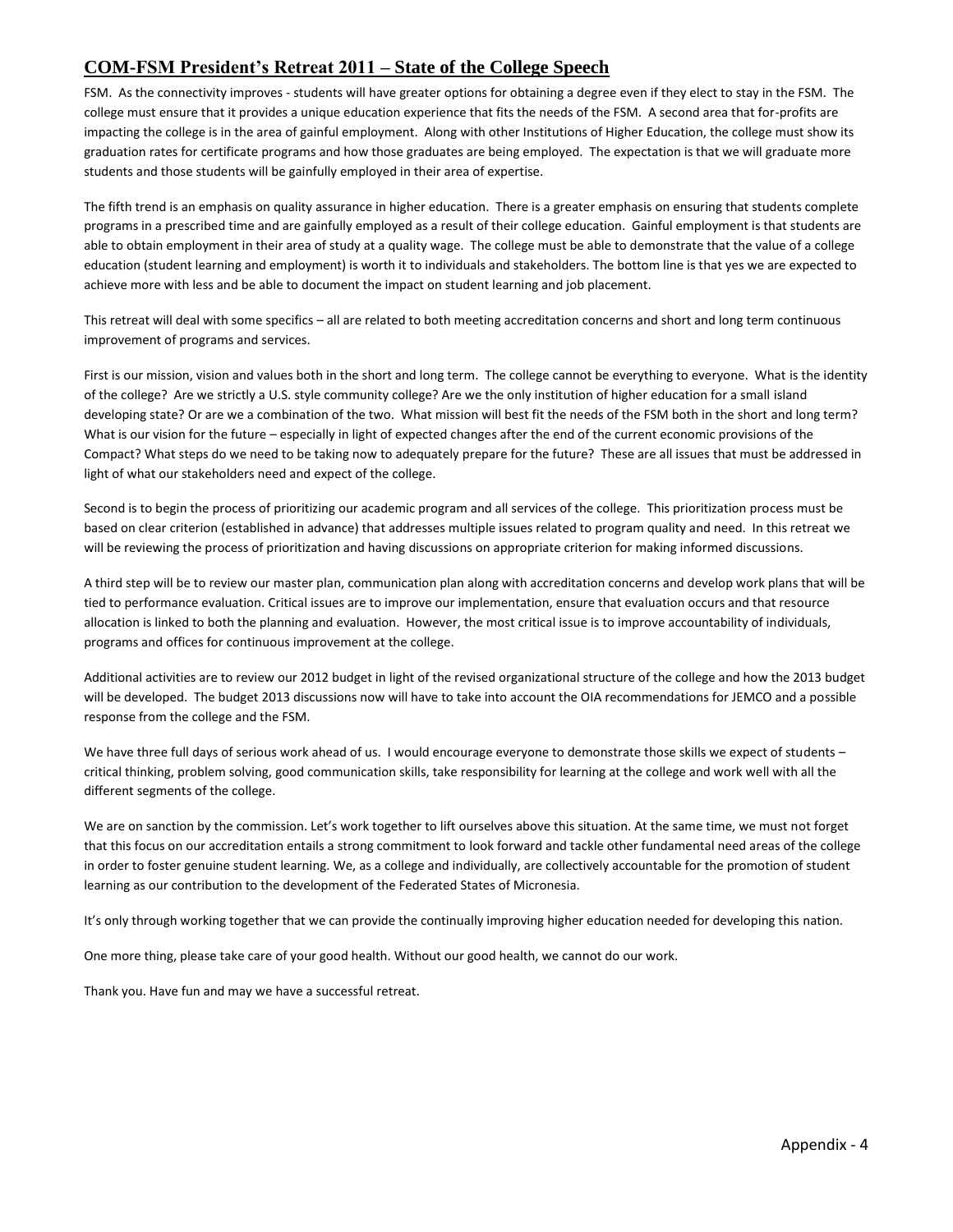### **COM-FSM President's Retreat 2011 – Mission, Vision and Values of the Collge**

### **College of Micronesia – FSM**

### **Vision, Mission and Values of the College**

### Vision Statement

The College of Micronesia-FSM will assist the citizens of the Federated States of Micronesia to be well-educated, prosperous, globally-connected, accountable, healthy and able to live in harmony with the environment and the world community.

### Mission Statement

Historically diverse, uniquely Micronesian and globally connected, the College of Micronesia-FSM is a continuously improving and student centered institute of higher education. The college is committed to assisting in the development of the Federated States of Micronesia by providing academic, career and technical educational opportunities for student learning.

### **College's Values**

In order for us to achieve our vision, mission, and goals we agree to uphold the following core values and behaviors. We value:

### **Learner-centeredness**

Learners are our primary focus and we provide quality instruction and services in a nurturing and safe environment.

### **Professional behavior**

We are competent, service-oriented professionals with a commitment to life-long learning and a commitment to provide excellent and exemplary service to students, colleagues and the community.

### **Innovation**

We provide a dynamic, creative, up-to-date, and innovative environment to allow the college community to function effectively in a global economy.

### **Honesty and Ethical Behavior**

We are honest and abide by the COM-FSM Code of Ethics in all our personal and professional interactions to create and maintain trust and unity among ourselves and with our community.

### **Commitment and Hard Work**

We commit and invest our time, energy and resources to create a rigorous, high quality-learning environment.

### **Teamwork**

We live in a community where collaboration, open-mindedness, respect and support for each other help us achieve our mission.

### **Accountability**

We are responsible for and accountable in our daily activities to our partners and the community we serve. We comply with all applicable regulations and use our resources efficiently and effectively to maintain a high level of trust and confidence.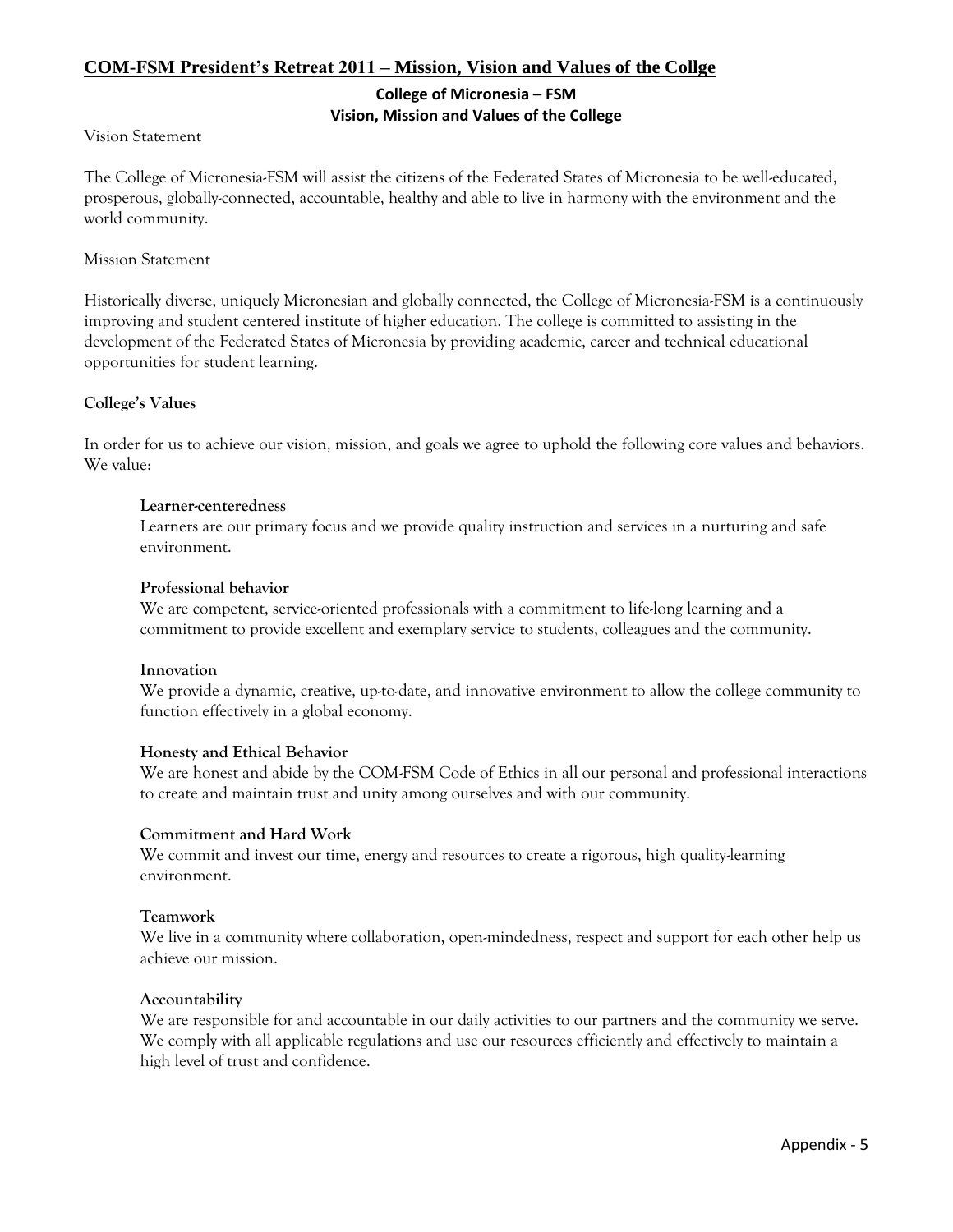### **COM-FSM President's Retreat 2011 – Proposed JEMCO Resolution**

### **JEMCO Resolution**

College of Micronesia (COM) Operational Funding through the Compact Education Sector

JEMCO resolves that effective in FY 2013, Compact sector funds provided to the College of Micronesia (COM) shall be reduced at a minimum annual rate of \$700,000. The reduction shall be implemented over a four year time period or until annual Compact funding for the College of Micronesia is reduced to \$1,000,000 per year.

JEMCO further resolves that project proposals for COM infrastructure projects will not be considered for approval by the JEMCO during the Fiscal Years period of 2012-2016.

### **Background**

### **Issue**

COM is over-reliant on Compact support while underutilizing PELL funding for instructional expenses. At the same time, State Compact educational resources are stained to accommodate increasing enrollment, salary increments due to improved teacher credentialing and inflationary pressure on operations. The assignment of \$3,800000 of Compact funding to a post-secondary institution must be reviewed.

- Each year since FY 2004, COM has been provided with \$3,800,000 of Compact Education Sector funding.
- Funding for education under the Amended Compact targets a "basic education system" (Title Two, Article 1 Section 211(a)(1). The FSM Education Act defines basic education as comprehensive elementary and selective secondary schooling. The Act guarantees all children in FSM an education from first through eight grade while students selected through a competitive exam have the opportunity for high school. Compact assistance provided for education is designed to support K-12.
- Every FSM state has moved to increase the capacity of high schools so that all students can have the opportunity for secondary education. Consequently, total school enrollments have increased. But as access to education has improved, the availability of core teachers' credentials plus inflationary pressure on salaries, operations, and instructional materials has impacted State education budgets.
- Funding for post-secondary education is beyond the intent of the Compact. While the practice of allocating Compact money to COM acknowledge the importance of the institution to the development of the FSM, current circumstances requires the Compact Education Sector to refocus on its core mission.
- COM must look for different funding mechanisms. Better utilization of PELL support is an obvious alternative. In 2010, PELL provide \$14.56 million to COM students. The College, however, collected only 48.2 million in tuition and fees; a capture rate of 56%.

### **Recommendation**

The utilization of PELL grants for institutional operations is an area that can and should be improved. Re-structuring fees and PELL grant utilization would more than make up for a decrease in Compact support. That Compact support is needed and world be better spent elsewhere. JEMCO should consider options in either reduction or eliminating the level of Compact funding provided to COM. A reduction of \$700,000 a year for four year would free \$2.8 million of Compact funds for other uses.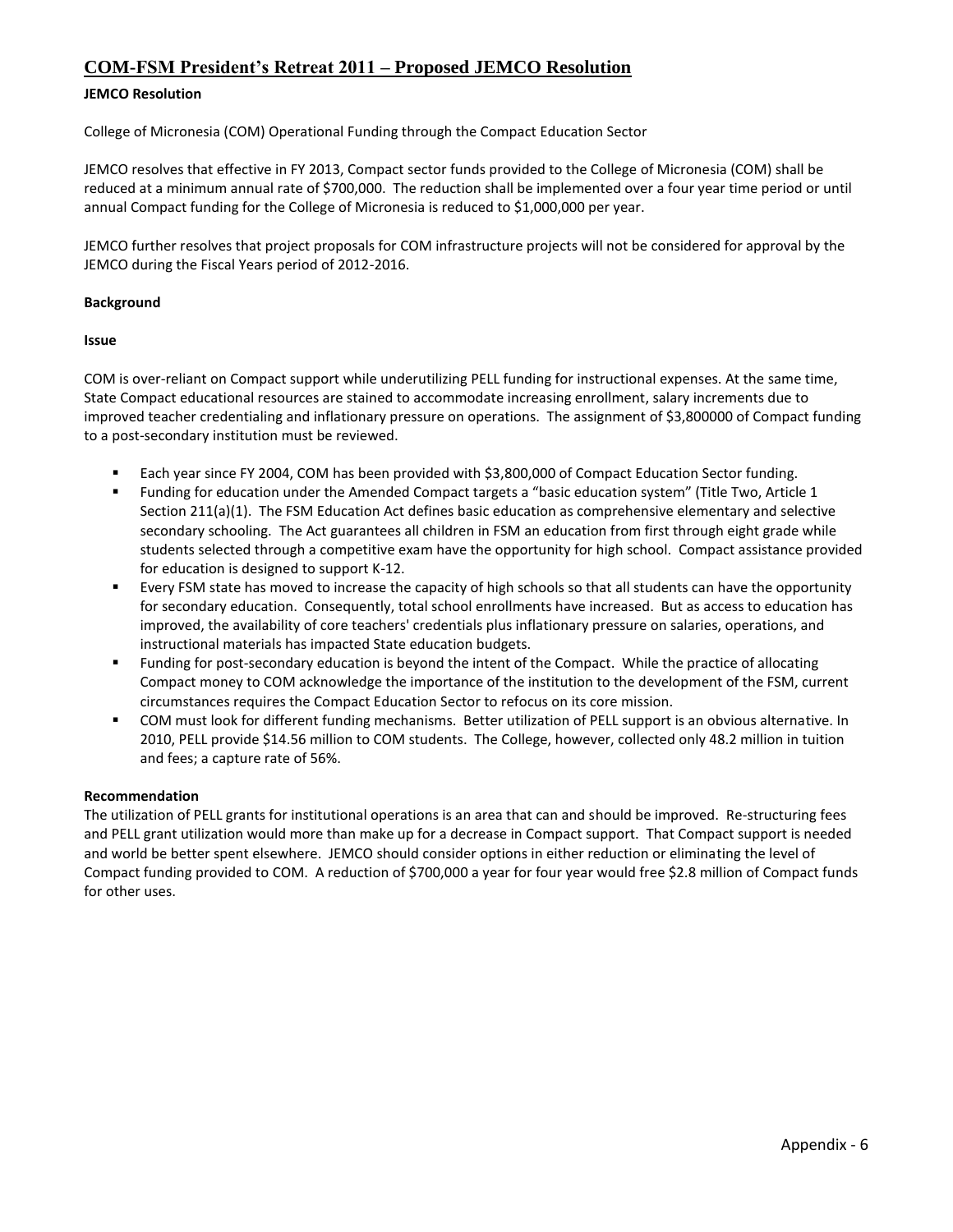### **COM-FSM President's Retreat 2011 – Prioritization of Administrative Programs & Services**

### **Prioritization of Administrative Programs and Services**

### **Suggested questions for administrative units:**

- 1. What are the main objectives of your unit, and how do you measure success in achieving them?
- 2. What are the services that you unit provides and to which customers (students, faculty, staff, donors, others)?
- 3. List each position in your unit, and briefly describe the responsibilities of each. Include part-time and work-study student hours.
- 4. Do you see needs and demands for services that your unit currently meets? If so, what are they, and how do they relate to the college's mission.
- 5. How could the college help your unit to do its job better?
- 6. In what ways does your unit relate to other units of the college, academic or nonacademic? For examples, what services do you provide to other units? What services do other units provide to you? On what tasks do you collaborate with other offices?
- 7. What skill sets and resources does your unit possess that can be shared with other units at slack times?
- 8. Which individuals in your unit are cross-trained and in what areas?
- 9. What resources do you need to improve your services to a superior level?
- 10. What technologies are available to you to provide your services better? What training do you need to be more effective users of the technology?
- 11. What one thing do you wish you could do differently to improve your effectiveness but have not had the opportunity, time or resources to do?
- 12. How do you review and evaluate your department's yearly performance?
- 13. Explain how your unit could function with
	- A 10 percent reduction in staff
	- A 20+ percent reduction in staff
	- A 10 percent reduction in non personnel resources
	- A 20 percent reduction in non personnel resources

### **Suggested questions for analysis:**

- 1. What opportunities exist for greater collaboration and team approaches in the delivery of services?
- 2. How many "middle managers" do you have? Are there opportunities to reduce middle strata in the organization and expand the span of control?
- 3. What technological improvements could be made that would result in labor savings?
- 4. How can a service be more efficiently delivered?
- 5. What processes do we have that can be streamlined or eliminated to improve service delivery?
- 6. Restructuring; What efficiencies might be gained by consolidating similar entities?
- 7. Personnel: have we "worked around" or "structured around" deadwood and other personnel issues, and is this the time to stop indulging and start confronting them?
- 8. Outsourcing: Are there other opportunities to outsource non-mission-critical services to private contractors who could do it better, faster or cheaper?
- 9. Customer focus" How might our services be structured or delivered to meet the needs of students, faculty, staff, donors, and others better?
- 10. Benchmarking: Compare your unit with similar units at other institutions or with national norms?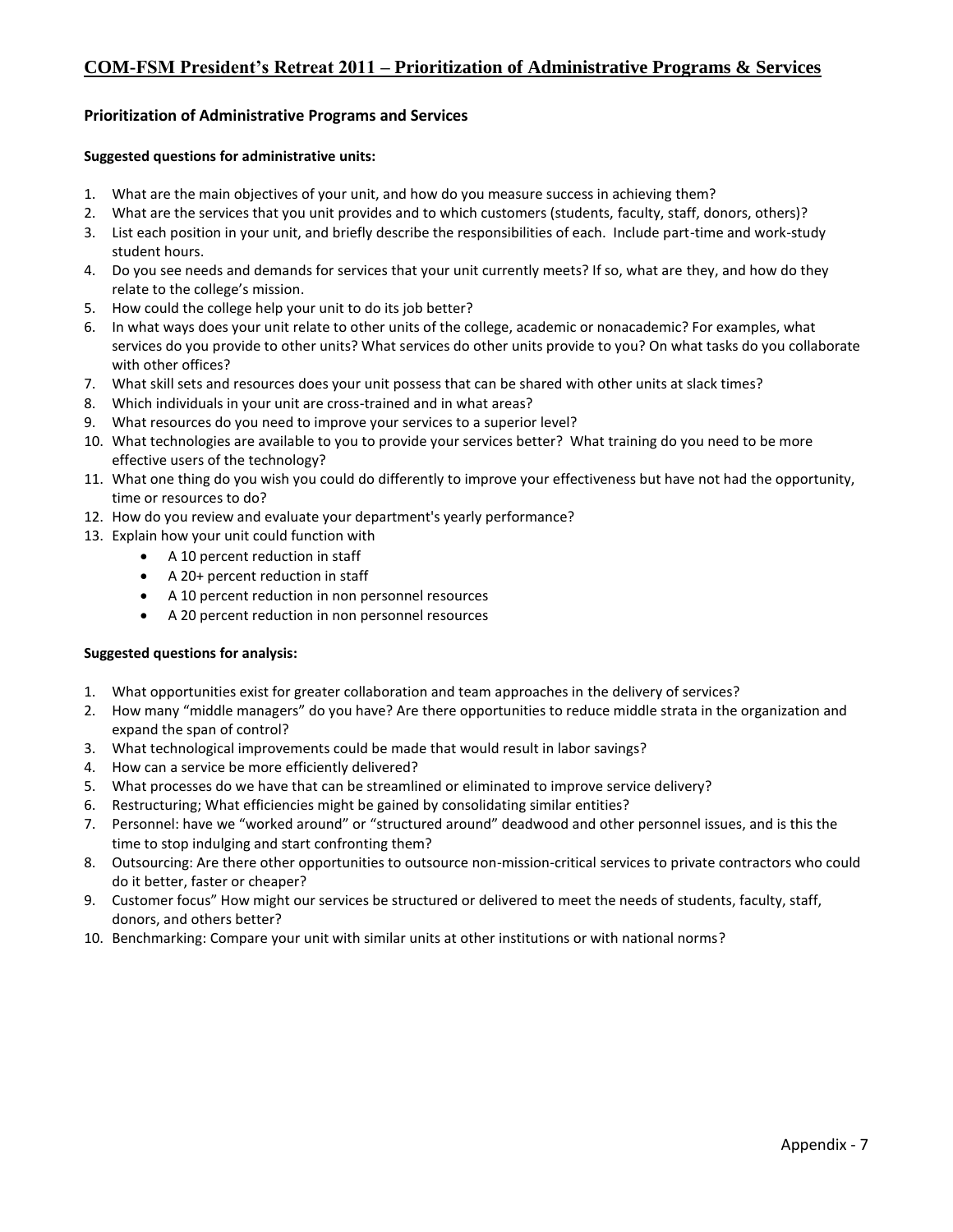### **COM-FSM President's Retreat 2011 - Agenda**

### **President's Retreat 2011 Agenda FSM-China Friendship Sports Center (Practice Gym) August 24 – 26, 2011**

| Date & Time                | AM (8:30 AM - 12 Noon)                                                                                                                                                                                                                                                                                                                                                                                                                                                                                   | PM (1:00 PM - 5:00 PM)                                                                                                                                                                                                                                                                                                                                                   |
|----------------------------|----------------------------------------------------------------------------------------------------------------------------------------------------------------------------------------------------------------------------------------------------------------------------------------------------------------------------------------------------------------------------------------------------------------------------------------------------------------------------------------------------------|--------------------------------------------------------------------------------------------------------------------------------------------------------------------------------------------------------------------------------------------------------------------------------------------------------------------------------------------------------------------------|
| Wednesday, August 24, 2011 | $\bullet$<br>Opening<br>Review of Agenda<br>$\bullet$<br>Keynote Address: State of<br>$\bullet$<br>the College by Interim<br>President Ringlen Ringlen<br>Overview of Vision, Mission<br>$\bullet$<br>Values - Critical Issues<br>Affecting the Mission, Vision<br>and Values of the College<br><b>Breakout Session I</b><br>$\circ$<br>(initial breakout on<br>mission, vision and<br>values)-<br>Identification of<br>critical issues<br>affecting the<br>mission, vision and<br>values of the college | <b>JEMCO Resolution</b><br>$\bullet$<br>Overview of the College<br>٠<br>Master Plan<br>Presentation-<br>$\bullet$<br>"Prioritization of Academic<br>Programs and Services" -<br>Developing program<br>priorities for the college<br><b>Breakout Session II</b><br>$\circ$<br>- What are key<br>criterion for<br>prioritizing<br>programs and<br>services at COM-<br>FSM? |
| Thursday, August 25, 2011  | <b>Accreditation Issues Facing</b><br>$\bullet$<br>the College<br>Master Plan &<br>$\bullet$<br>Communication Plan-<br>Priorities & Implementation<br>(work planning) Overview<br>Breakout Session III -<br>$\bullet$<br>Developing work planning<br>that addresses accreditation<br>concerns and<br>implementation of Master<br>and Communication Plans                                                                                                                                                 | <b>Breakout Session III</b><br>$\bullet$<br>(Continued) - Developing<br>work planning that<br>addresses accreditation<br>concerns and<br>implementation of Master<br>and Communication Plans                                                                                                                                                                             |
| Friday, August 26, 2011    | Budget 2012 revision &<br>$\bullet$<br>2013 development in light<br>of the new organizational<br>structure - Overview and<br>Discussion<br>Breakout Session IV-<br>$\bullet$<br>Mission, Vision and Values<br>of the College - Developing<br>Recommendations                                                                                                                                                                                                                                             | Open discussion and sharing<br>$\bullet$<br>of information, best<br>practices and other items of<br>interest                                                                                                                                                                                                                                                             |
| Reception                  |                                                                                                                                                                                                                                                                                                                                                                                                                                                                                                          | 6:00 PM J's Oceanside Bar & Grill<br>(Mwalok, Sokehs Powe)                                                                                                                                                                                                                                                                                                               |